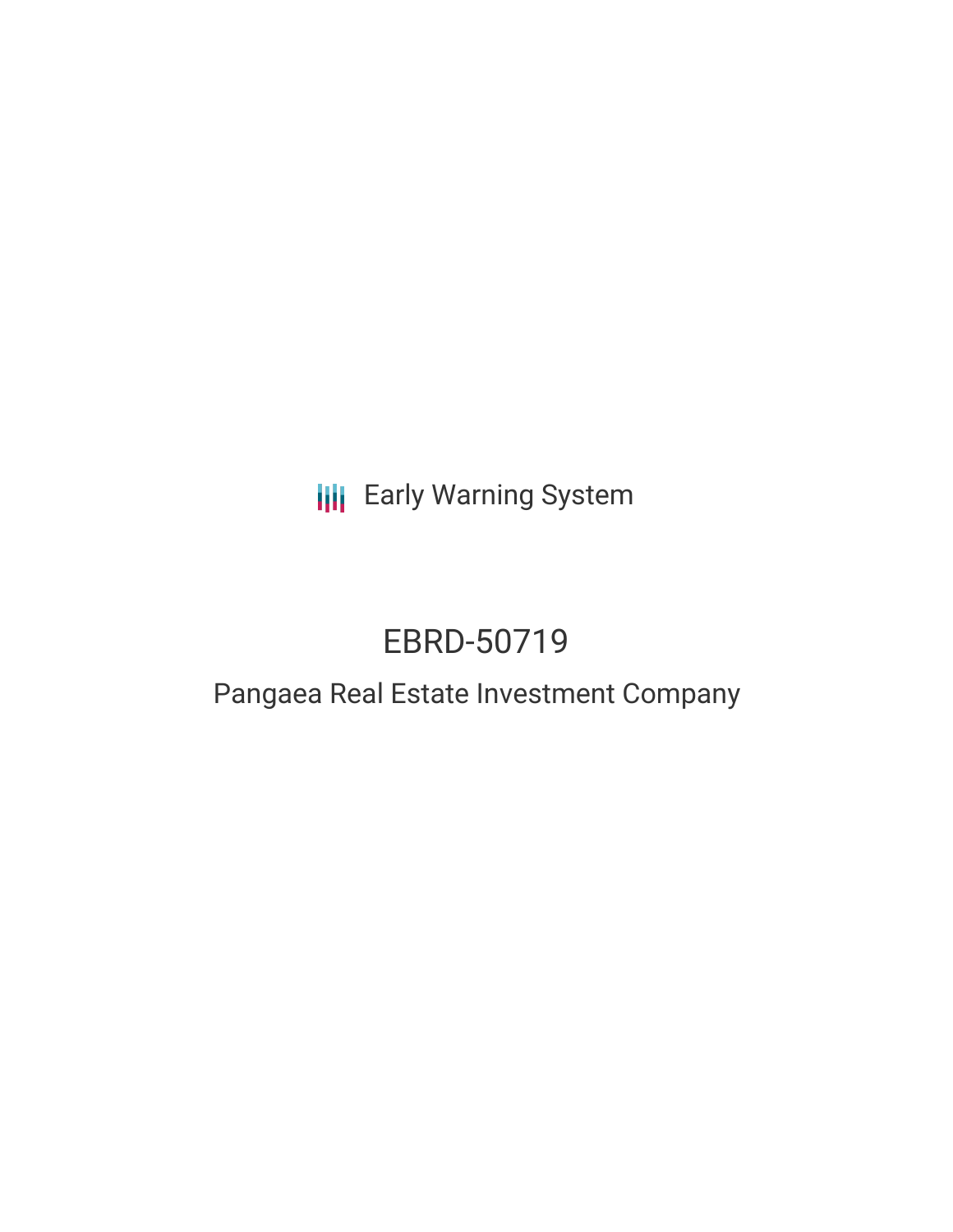

#### **Quick Facts**

| <b>Countries</b>               | Greece                                                  |  |  |  |
|--------------------------------|---------------------------------------------------------|--|--|--|
| <b>Financial Institutions</b>  | European Bank for Reconstruction and Development (EBRD) |  |  |  |
| <b>Status</b>                  | Approved                                                |  |  |  |
| <b>Bank Risk Rating</b>        | С                                                       |  |  |  |
| <b>Voting Date</b>             | 2019-03-27                                              |  |  |  |
| <b>Borrower</b>                | NBG PANGAEA REIC                                        |  |  |  |
| <b>Sectors</b>                 | Finance, Infrastructure                                 |  |  |  |
| <b>Investment Type(s)</b>      | Loan                                                    |  |  |  |
| <b>Investment Amount (USD)</b> | $$55.71$ million                                        |  |  |  |
| <b>Loan Amount (USD)</b>       | $$55.71$ million                                        |  |  |  |
| <b>Project Cost (USD)</b>      | \$334.27 million                                        |  |  |  |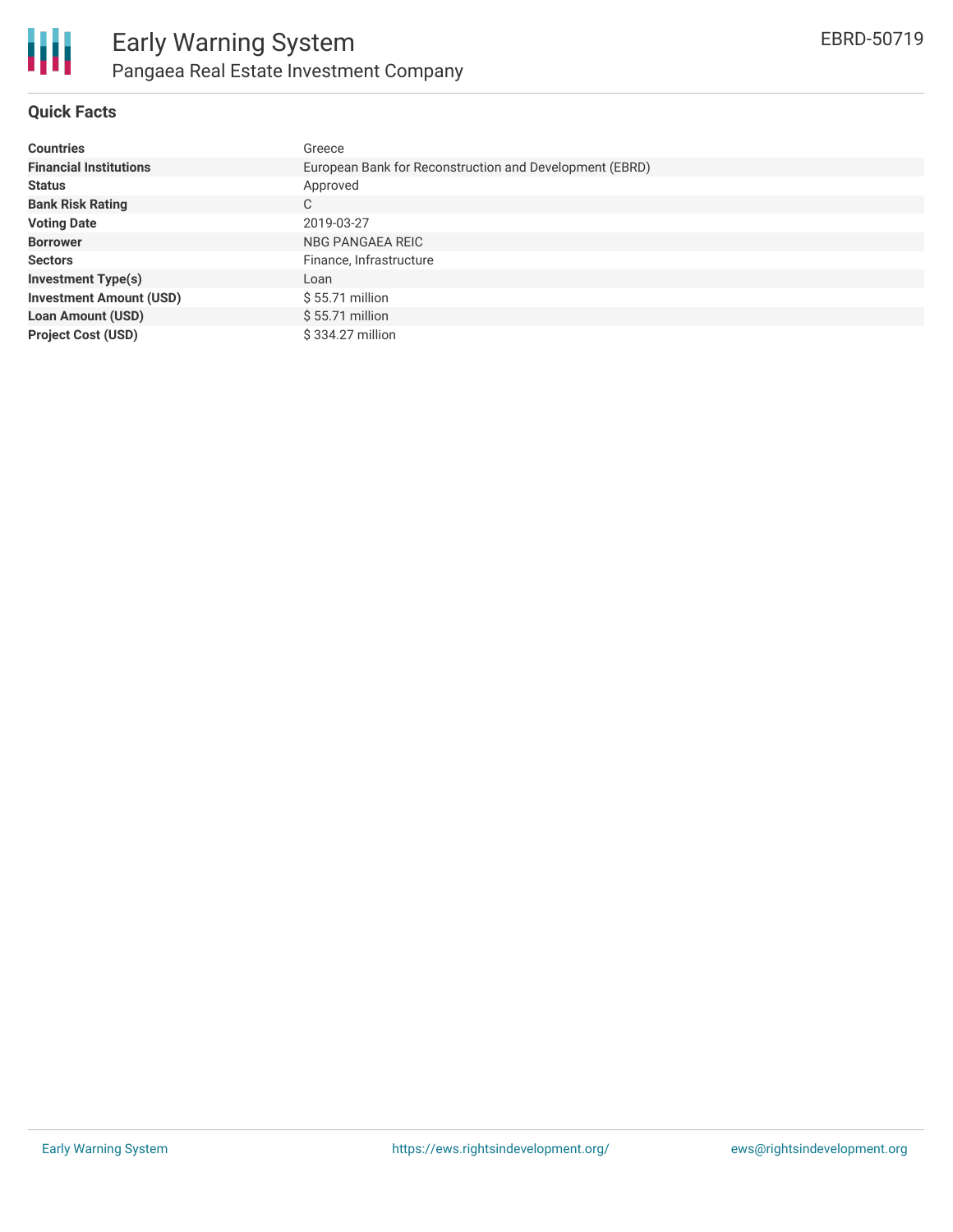



#### **Project Description**

According to EBRD website, the project supports the long-term growth of Pangaea by providing funding for new investments and supporting Pangaea's sustainable business development, while promoting its strategic focus on sustainability in terms of built assets and management.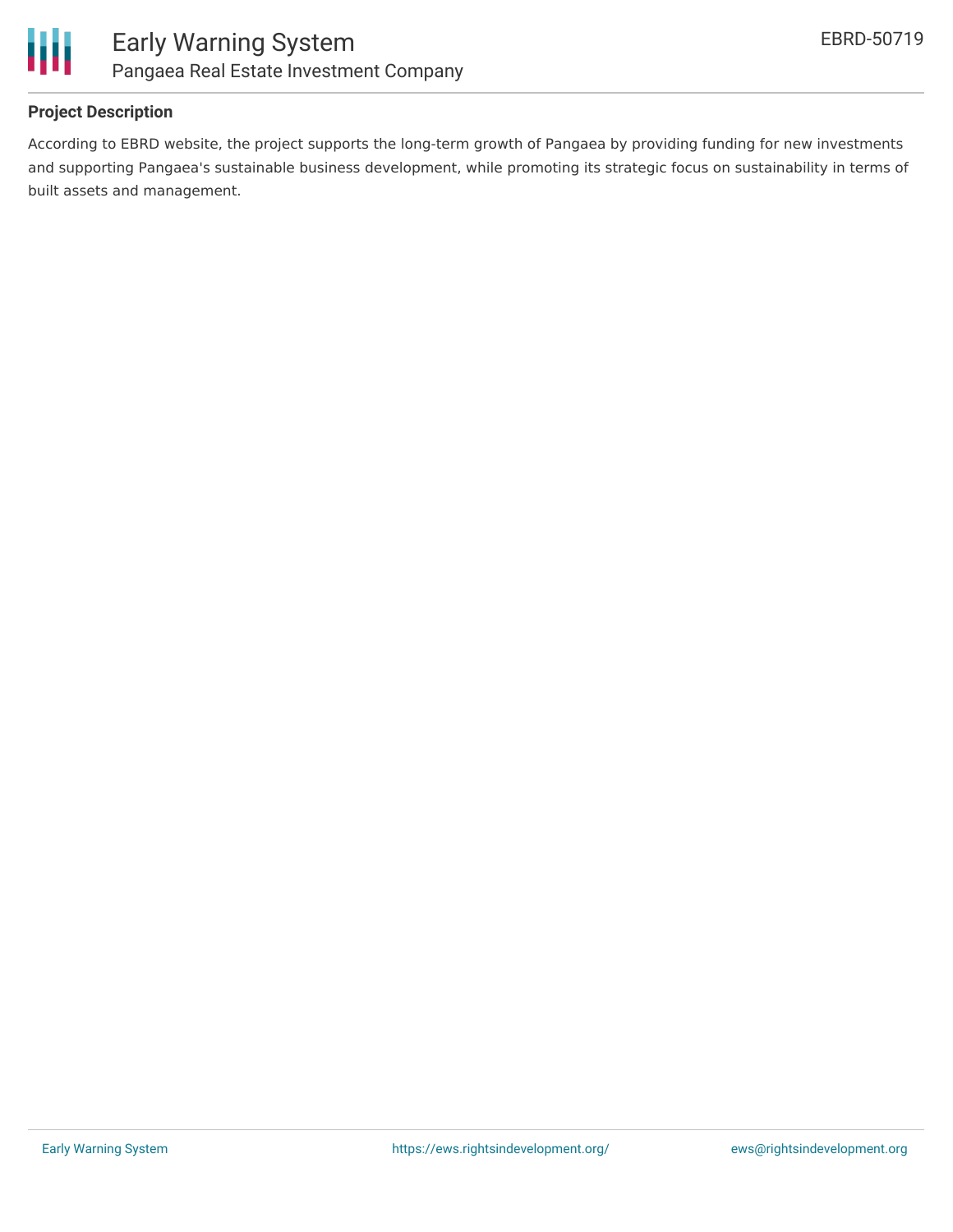#### **Investment Description**

European Bank for Reconstruction and Development (EBRD)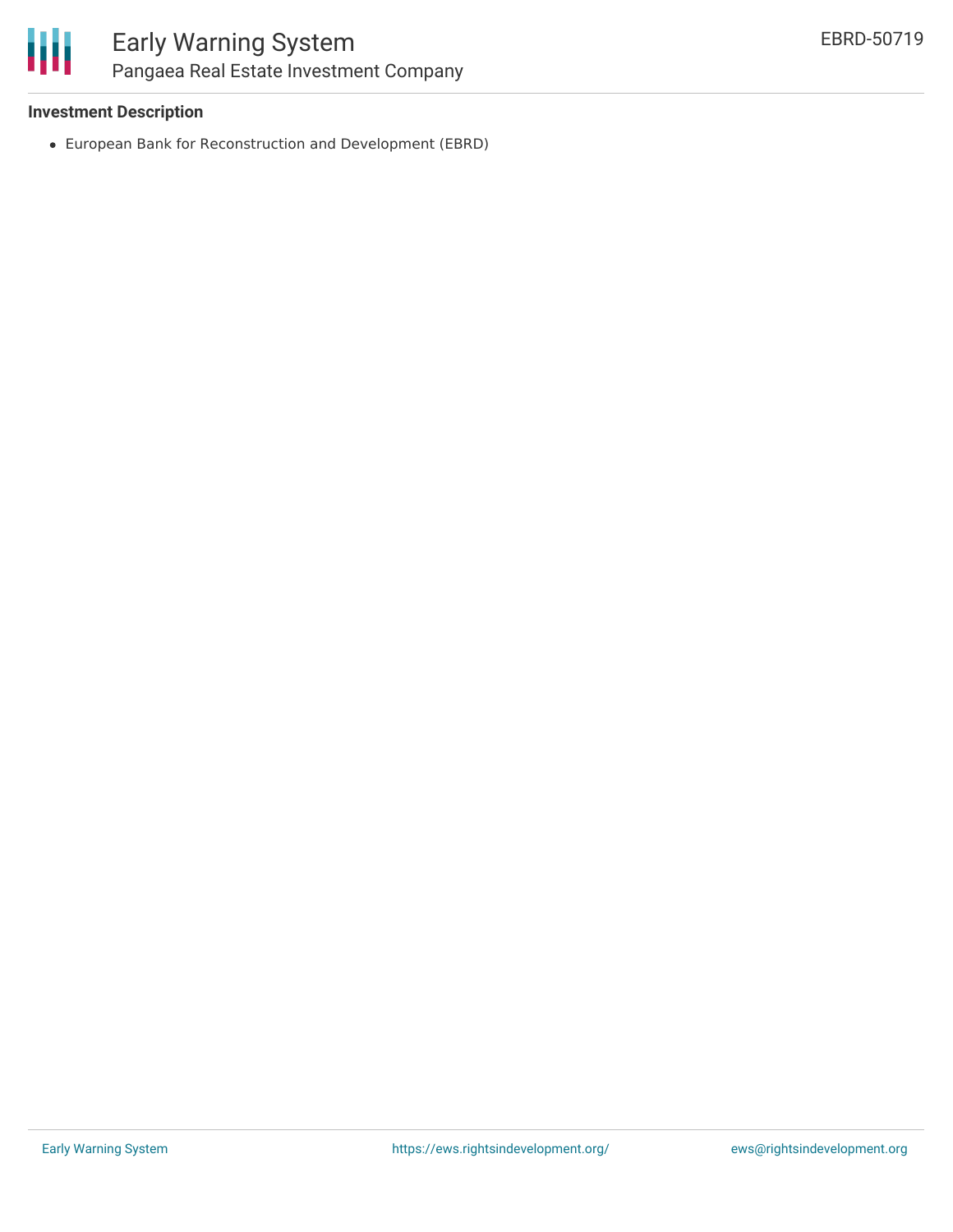

#### **Private Actors Description**

Pangaea is the largest Greek REIC in terms of assets and has been listed on the Athens Stock Exchange since October 2015. As of December 2018, the Company had a portfolio of 349 commercial properties, mainly retail and office, amounting to EUR 1.8 billion across Greece (77.7%), Italy (14.6%), Cyprus (2.1%), Bulgaria (5.3%) and Romania (0.4%).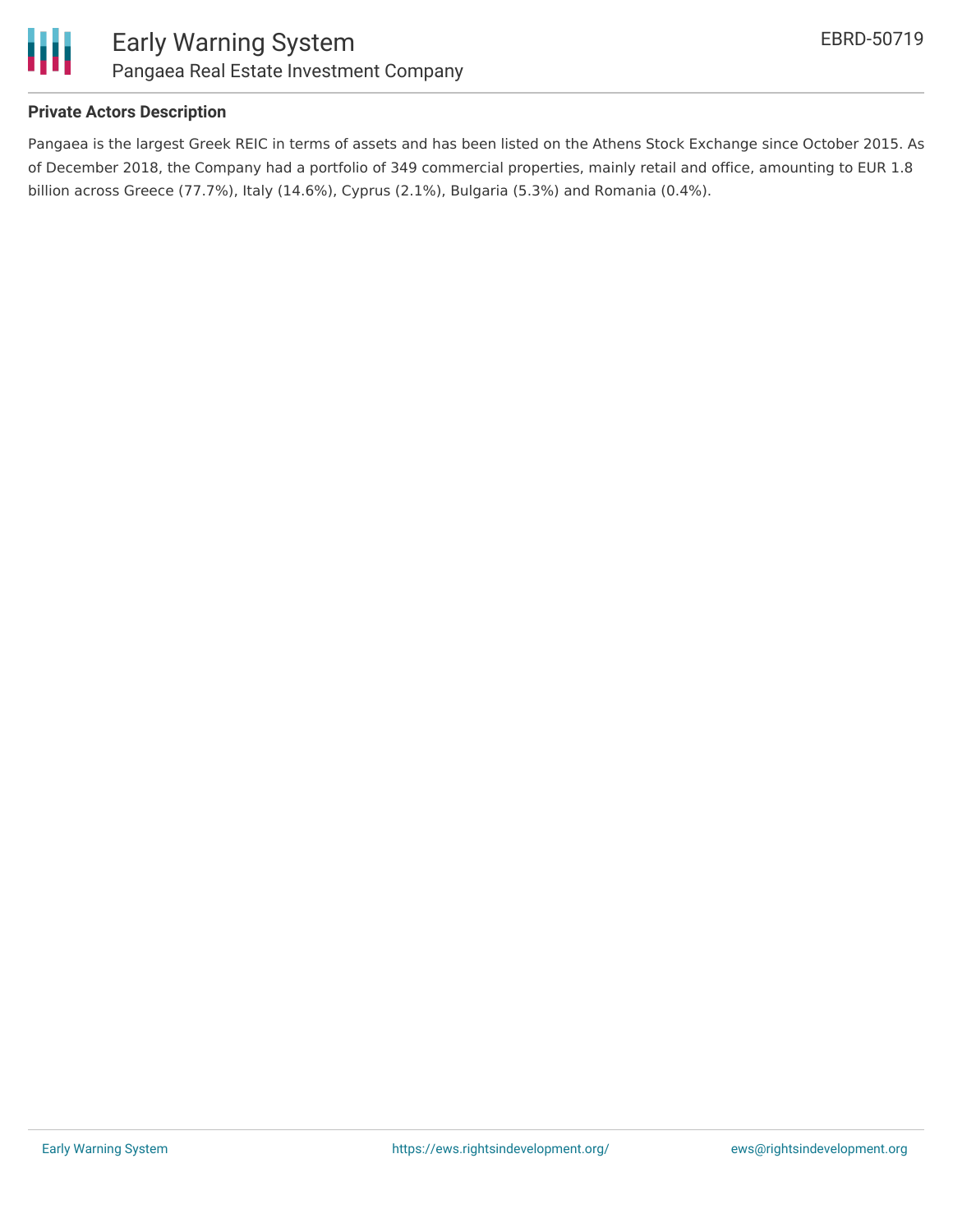

### Early Warning System Pangaea Real Estate Investment Company

| <b>Private Actor 1</b> | <b>Private Actor</b><br>1 Role | <b>Private Actor</b><br>Sector | Relation                 | <b>Private Actor 2</b>                    | <b>Private Actor</b><br>2 Role | <b>Private Actor</b><br>2 Sector |
|------------------------|--------------------------------|--------------------------------|--------------------------|-------------------------------------------|--------------------------------|----------------------------------|
|                        |                                |                                | $\overline{\phantom{a}}$ | NBG Pangea Real Estate Investment Company | Client                         |                                  |